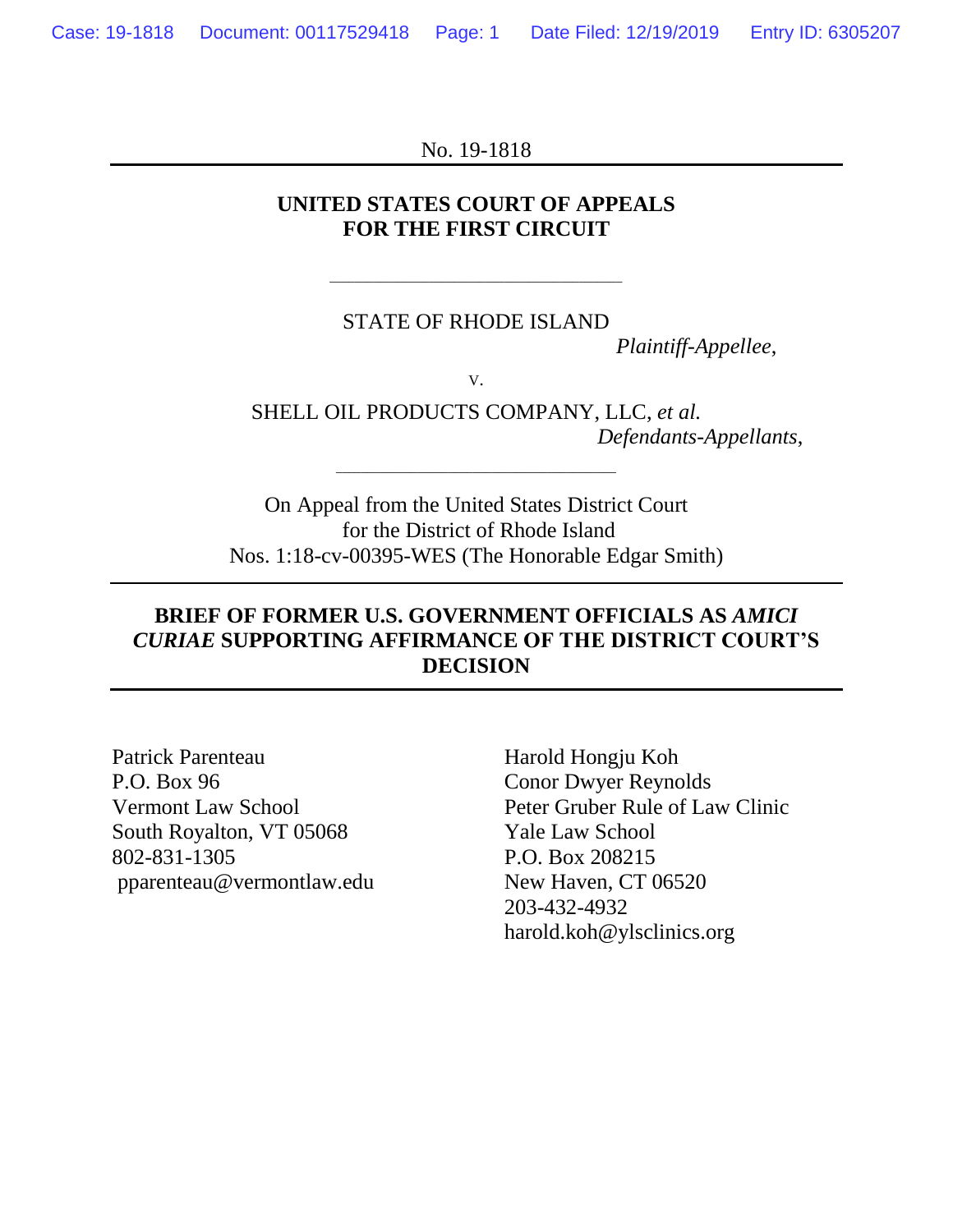# **TABLE OF CONTENTS**

| $\mathbf{I}$ .<br>Corporate liability for deceptive conduct will not disrupt the United<br>States' international climate negotiations, which involve neither |
|--------------------------------------------------------------------------------------------------------------------------------------------------------------|
|                                                                                                                                                              |
|                                                                                                                                                              |
|                                                                                                                                                              |
|                                                                                                                                                              |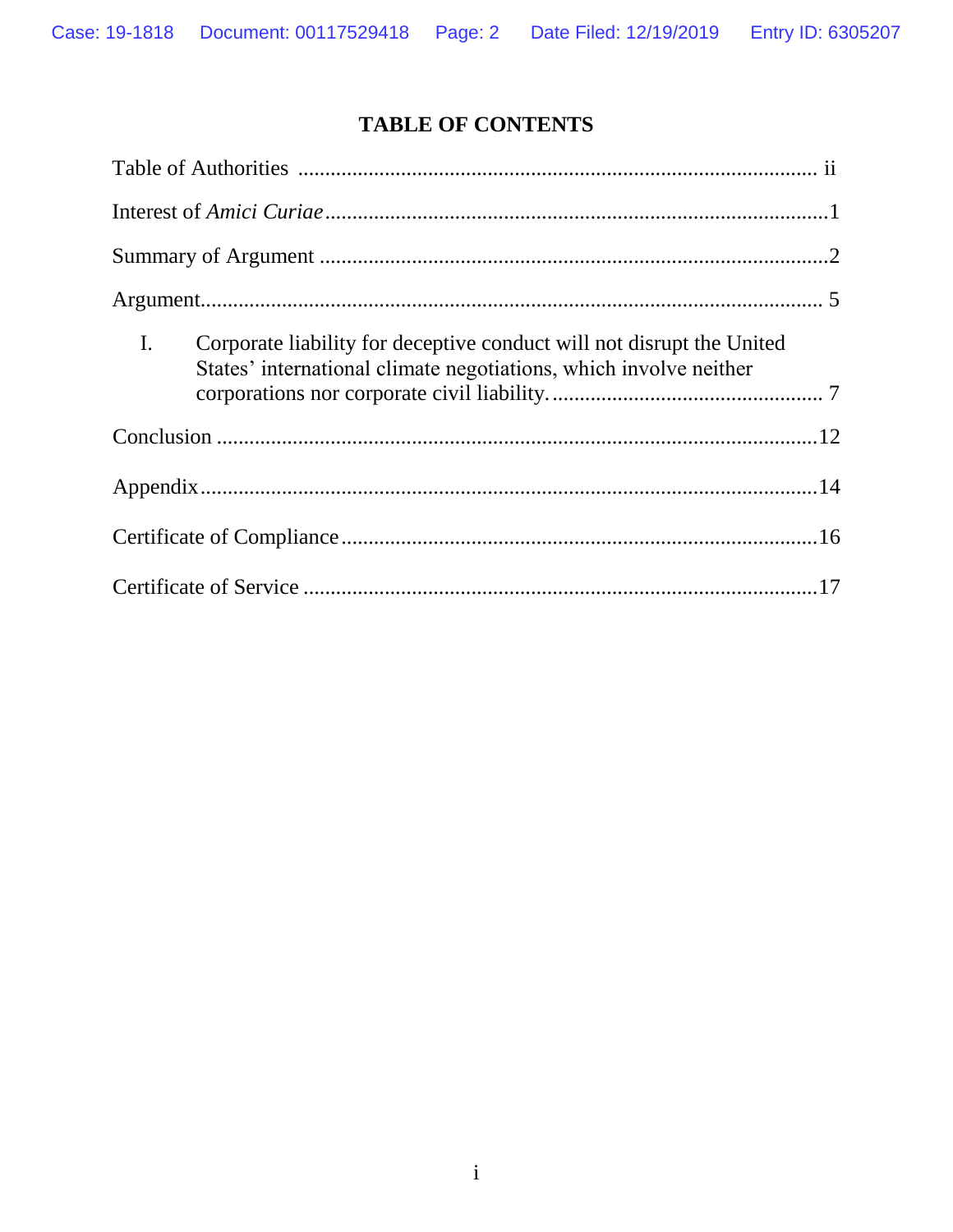## **TABLE OF AUTHORITIES**

### **Cases**

| Joint Statement, 18 Donor States Determined To Commit 100 Billions for Climate |  |
|--------------------------------------------------------------------------------|--|
|                                                                                |  |
|                                                                                |  |
| <b>OECD</b> Guidelines for Protecting Consumers from Fraudulent and Deceptive  |  |
|                                                                                |  |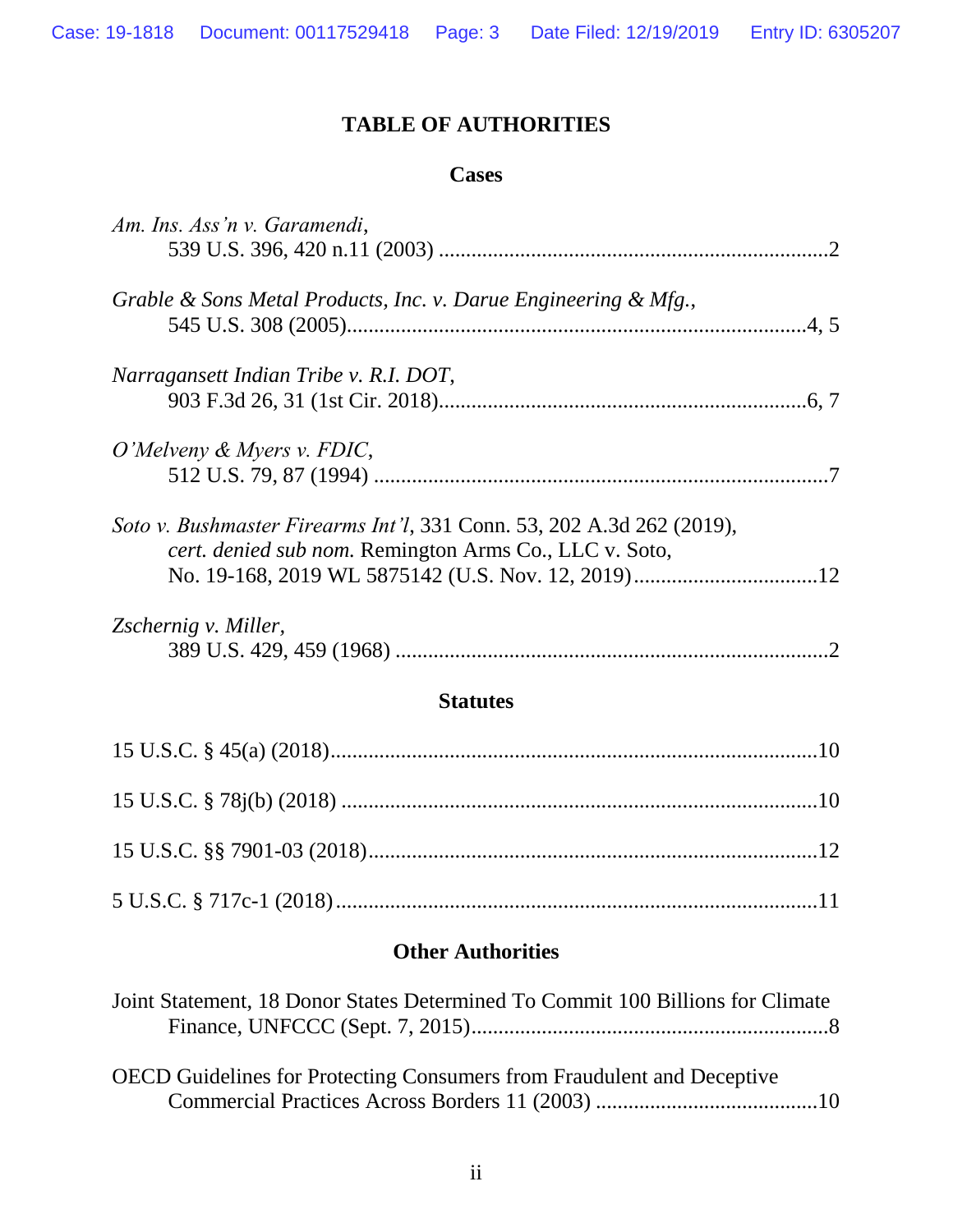Paris Agreement to the United Nations Framework Convention on Climate Change, Dec. 13, 2015, art. 9, *in* Rep. of the Conference of the Parties on the Twenty-First Session, U.N. Doc. FCCC/CP/2015/10/Add.1, annex (2016)..8, 13

Rep. of the Conference of the Parties on the Twenty-First Session ¶ 52, U.N. Doc. FCCC/CP/2015/10/Add.1 (Jan. 29, 2016).................................................9, 12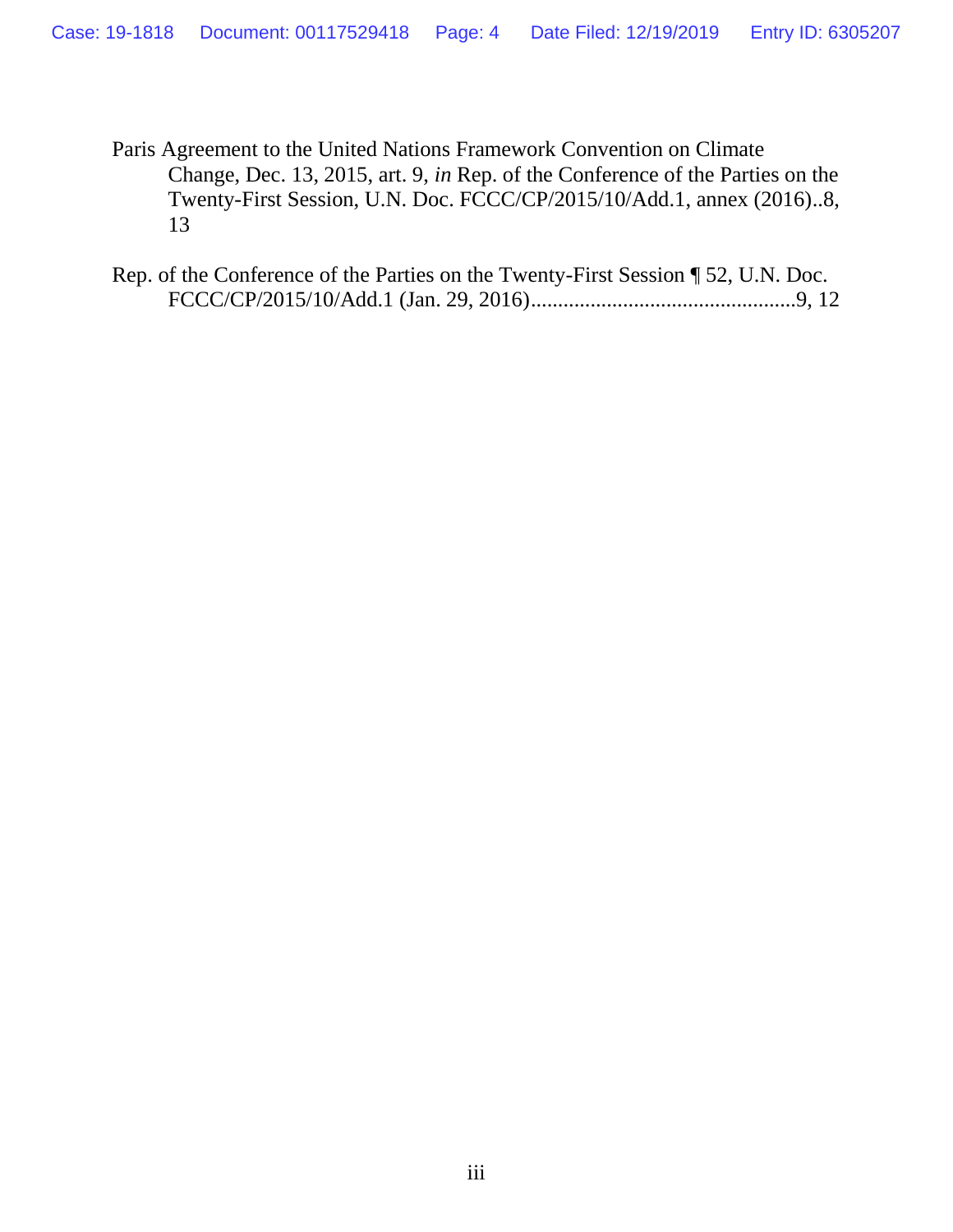#### **INTEREST OF** *AMICI CURIAE***\***

*Amici curiae* Susan Biniaz, Antony Blinken, Carol M. Browner, William J. Burns, Avril D. Haines, John F. Kerry, Gina McCarthy, Jonathan Pershing, John Podesta, Susan E. Rice, Wendy R. Sherman, and Todd D. Stern are former U.S diplomats or United States government officials who have worked under presidents from both major political parties on diplomatic missions to mitigate the dangers of climate change. The Appendix lists their qualifications.

*Amici* take no position on the merits of this suit. They submit this brief solely to answer Defendants' assertion that Rhode Island's claims will disrupt U.S. climate diplomacy and foreign policy. *Amici* explain why, based on their decades of experience, Defendants' position reflects a factual misunderstanding of U.S. climate diplomacy. This lawsuit, properly managed by a state trial court, can redress the alleged corporate misbehavior and tortious deception without interfering with or disrupting United States foreign policy. Further, even if such disruption were possible, it would provide no basis for removing this case to federal court. Claimed

<sup>\*</sup> Pursuant to Federal Rule of Appellate Procedure 29(a)(4)(E), counsel for *amici* certify that no party's counsel authored the brief in whole or in part and that no one other than *amici* and their counsel contributed money that was intended to fund the preparation or submission of this brief. Defendants-Appellants did not object to the filing of this brief and the Plaintiff-Appellee has provided consent.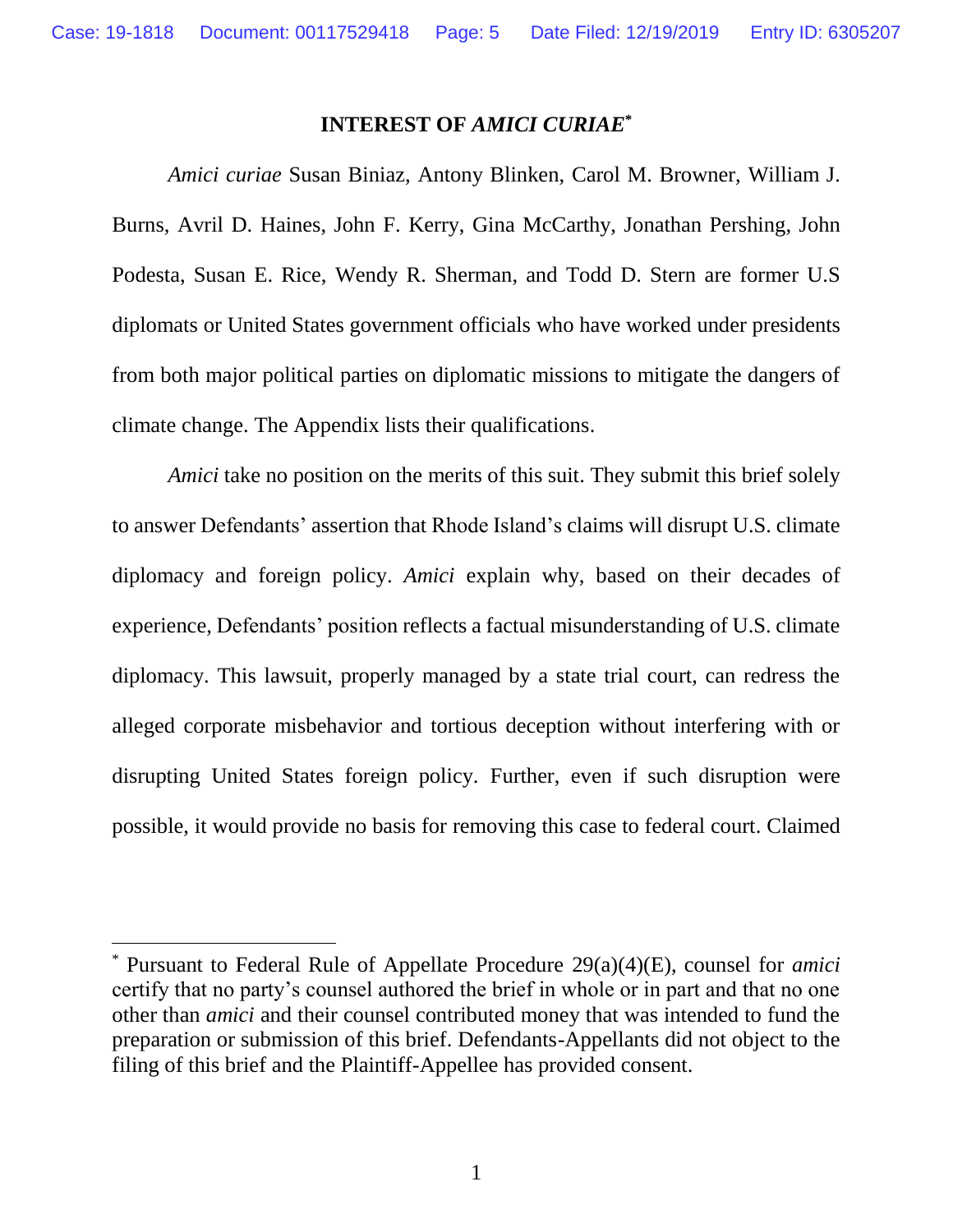conflicts between state legal actions and foreign affairs are relevant to the question of federal preemption, not grounds for federal removal.<sup>1</sup>

## **SUMMARY OF ARGUMENT**

The State of Rhode Island ("Plaintiff") has sued 21 fossil fuel companies ("Defendants"), bringing claims under the Rhode Island Environmental Rights Act and Rhode Island's common law of public nuisance, products liability, trespass, public trust. Plaintiff has alleged the following facts, which at this stage of litigation must be accepted as true:

- Defendants' deceptive promotion and marketing of fossil fuels have caused Rhode Island and its citizens harm.
- In 1990, the United Nations' assessment body for climate change science, the Intergovernmental Panel on Climate Change ("IPCC"),

<sup>&</sup>lt;sup>1</sup> According to the Supreme Court's doctrine of foreign affairs preemption, a state law that addresses a traditional state responsibility is preempted only if it conflicts with either a comprehensive treaty or an explicit federal policy. *Am. Ins. Ass'n v. Garamendi*, 539 U.S. 396, 420 n.11 (2003) ("Where . . . a State has acted within what Justice Harlan called its 'traditional competence,' but in a way that affects foreign relations, it might make good sense [for the doctrine of foreign affairs preemption] to require a conflict, of a clarity or substantiality that would vary with the strength or the traditional importance of the state concern asserted." (quoting *Zschernig v. Miller*, 389 U.S. 429, 459 (1968) (Harlan, J., concurring))). Under this doctrine, Rhode Island's lawsuit is not preempted because a State's action to protect property within its borders represents a traditional state-law responsibility – one that no court has ever deemed preempted by foreign policy concerns.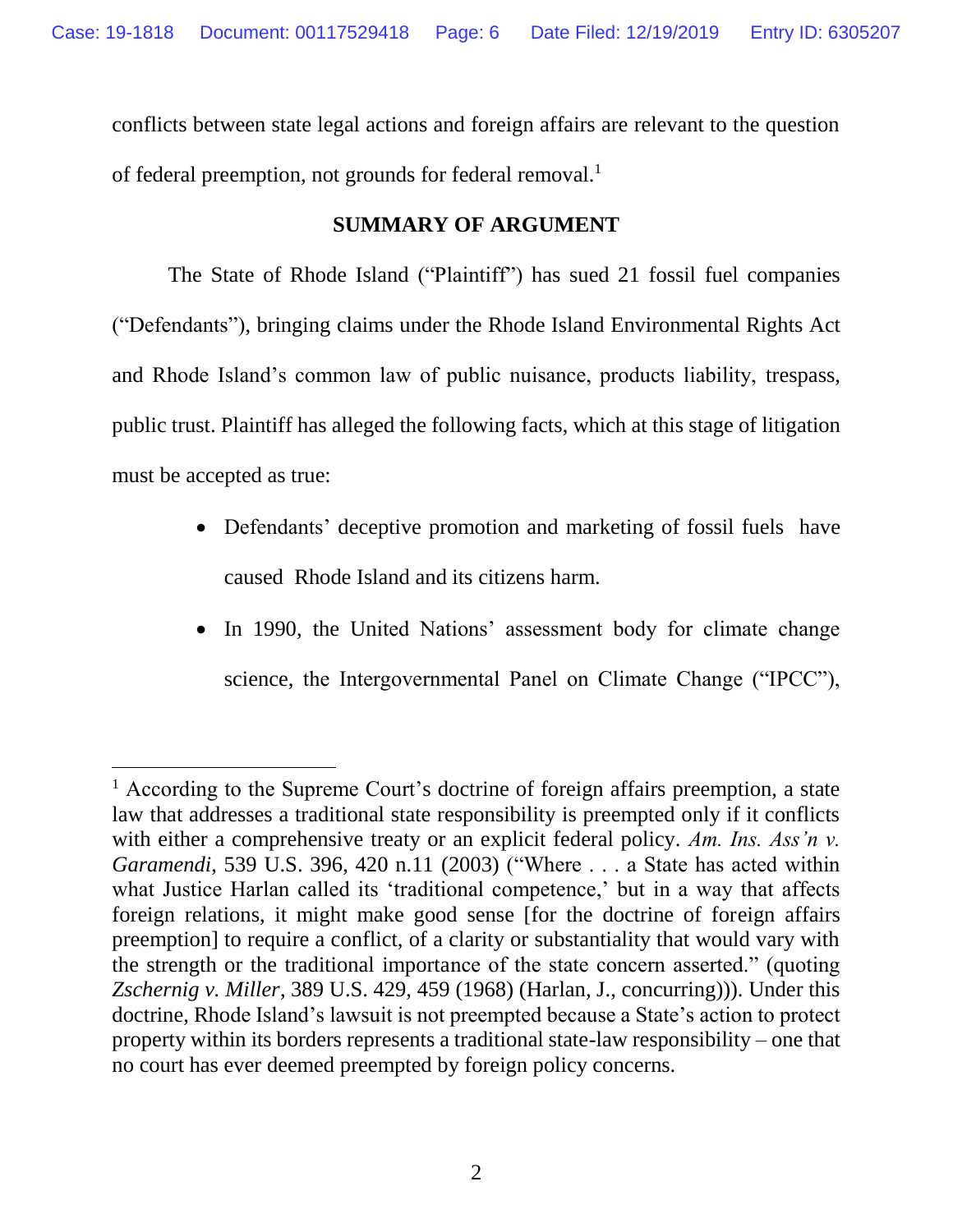reported a global scientific consensus that climate change is both dangerous and caused by human activities.<sup>2</sup>

- Aware of this consensus, Defendants nevertheless undercut the IPCC's findings through a decades-long misinformation campaign to deceive the public about the effects of fossil fuels on the climate. $3$
- Climate change, through its impact on sea-level rise and coastal communities, will cost Rhode Island and its residents billions of dollars. 4

<sup>&</sup>lt;sup>2</sup> Joint Appendix ("JA") 94 (Compl. ¶ 149.d).

<sup>3</sup> *E.g.*, JA 96 (Compl. ¶ 155) ("A 1994 Shell report entitled 'The Enhanced Greenhouse Effect: A Review of the Scientific Aspects' by Royal Dutch Shell environmental advisor Peter Langcake stands in stark contrast to the company's 1988 report on the same topic. . . . While the report recognized the IPCC conclusions as the mainstream view, Langcake still emphasized scientific uncertainty, noting, for example, that 'the postulated link between any observed temperature rise and human activities has to be seen in relation to natural variability, which is still largely unpredictable.""); JA 105 (Compl. ¶ 167) ("The Global Climate Coalition ('GCC'), on behalf of Defendants and other fossil fuel companies, funded advertising campaigns and distributed material to generate public uncertainty around the climate debate, with the specific purpose of preventing U.S. adoption of the Kyoto Protocol, despite the leading role that the U.S. had played in the Protocol negotiations."). <sup>4</sup> *E.g.*,JA 123 (Compl. ¶ 208) ("By the end of the century, 6,660 Rhode Island coastal

properties, worth roughly \$3.6 billion, will be at risk under a high-sea level rise scenario, reducing property tax revenue by as much as \$47.8 million.").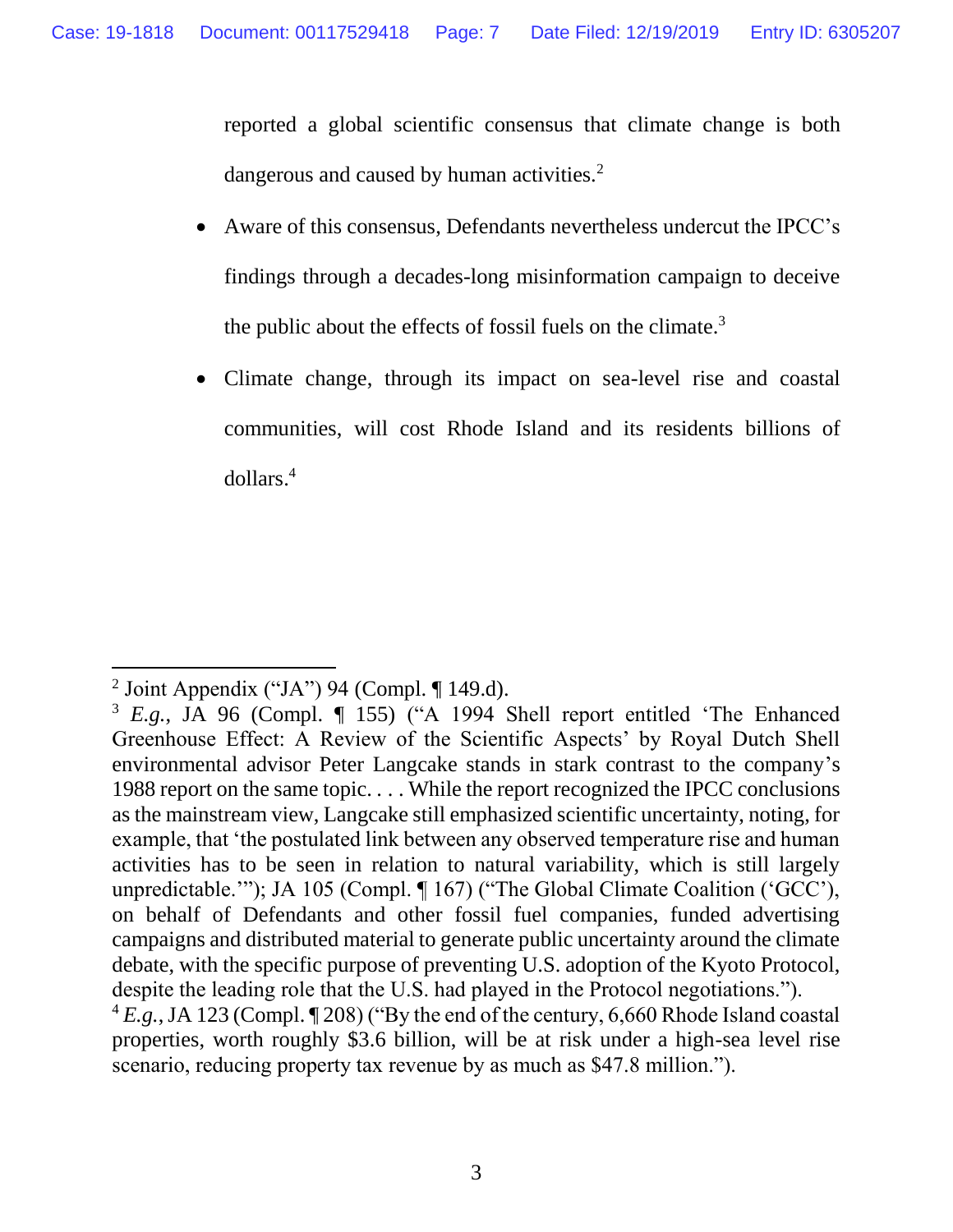Plaintiff does not seek to regulate Defendants' emissions; instead, it asks for, inter alia, compensatory damages and spending on measures to abate future climate change harms.

*Amici* agree with the district court that "[t]he State's [claims] are thoroughly state-law claims." <sup>5</sup> They express no view on whether Plaintiff can or will prove its allegations. *Amici* file this brief instead to disagree with two of Defendants' arguments: first, that this case can be removed to federal court under *Grable & Sons Metal Products, Inc. v. Darue Engineering & Mfg.*, 545 U.S. 308 (2005) because it will undermine "uniformity in this country's dealings with foreign nations";<sup>6</sup> and second, that Plaintiff's suit can be removed because its claims allegedly arise under federal common law. 7

Both of Defendants' arguments for federal jurisdiction rest on the same fundamental mischaracterization of Plaintiff's claims. As the district court found, "[b]y mentioning foreign affairs . . . Defendants seek to raise issues that they may press in the course of this litigation, but *that are not perforce presented by the State's claims*."<sup>8</sup> Plaintiff's claims are about corporate liability for deceptive conduct. The United States' international climate negotiations involve neither corporations nor

<sup>5</sup> JA 431 (Remand Order 12).

<sup>6</sup> Defendants' Opening Brief at 37.

<sup>7</sup> *Id.* at 24.

<sup>8</sup> JA 432 (Remand Order 13) (emphasis added).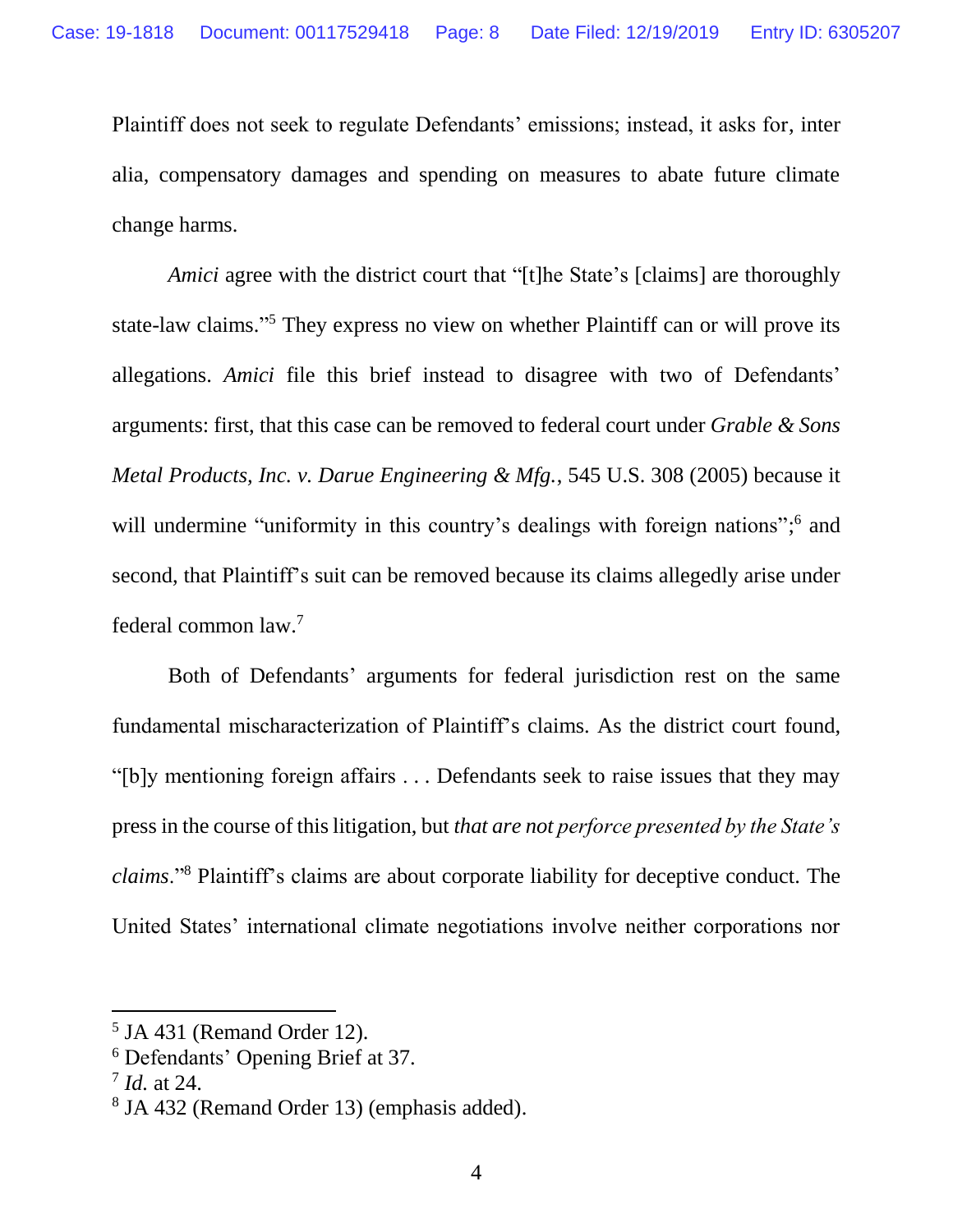corporate civil liability. Therefore, well-managed state adjudication of lawsuits challenging corporate deception will not disrupt ongoing diplomatic discussions or U.S. foreign policy on climate change. Moreover, such suits are *consistent* with both U.S. foreign policy and the emerging worldwide consensus that legal action is needed on climate change.

In sum, Plaintiff's corporate deception claims do not infringe on any of the federal government's unique foreign policy interests. The district court properly found removal to federal court unjustified.<sup>9</sup>

### **ARGUMENT**

Defendants argue that Plaintiff's suit is removable for two reasons. First, they argue that the suit is removable because its claims arise under federal common law, as they "implicate[] the federal government's unique interests in setting national and international policy on matters involving energy, the environment, the economy, and national security."<sup>10</sup> Second, Defendants argue that the suit is removable under *Grable & Sons Metal Products, Inc. v. Darue Engineering & Mfg.,* 545 U.S. 308 (2005), which "stands for the notion that in rare instances, a state law cause of action (like breach of contract) can form the basis for federal 'arising under' jurisdiction if

<sup>&</sup>lt;sup>9</sup> JA 431-33 (Remand Order 12-14).

<sup>&</sup>lt;sup>10</sup> Defendants' Opening Brief at 24.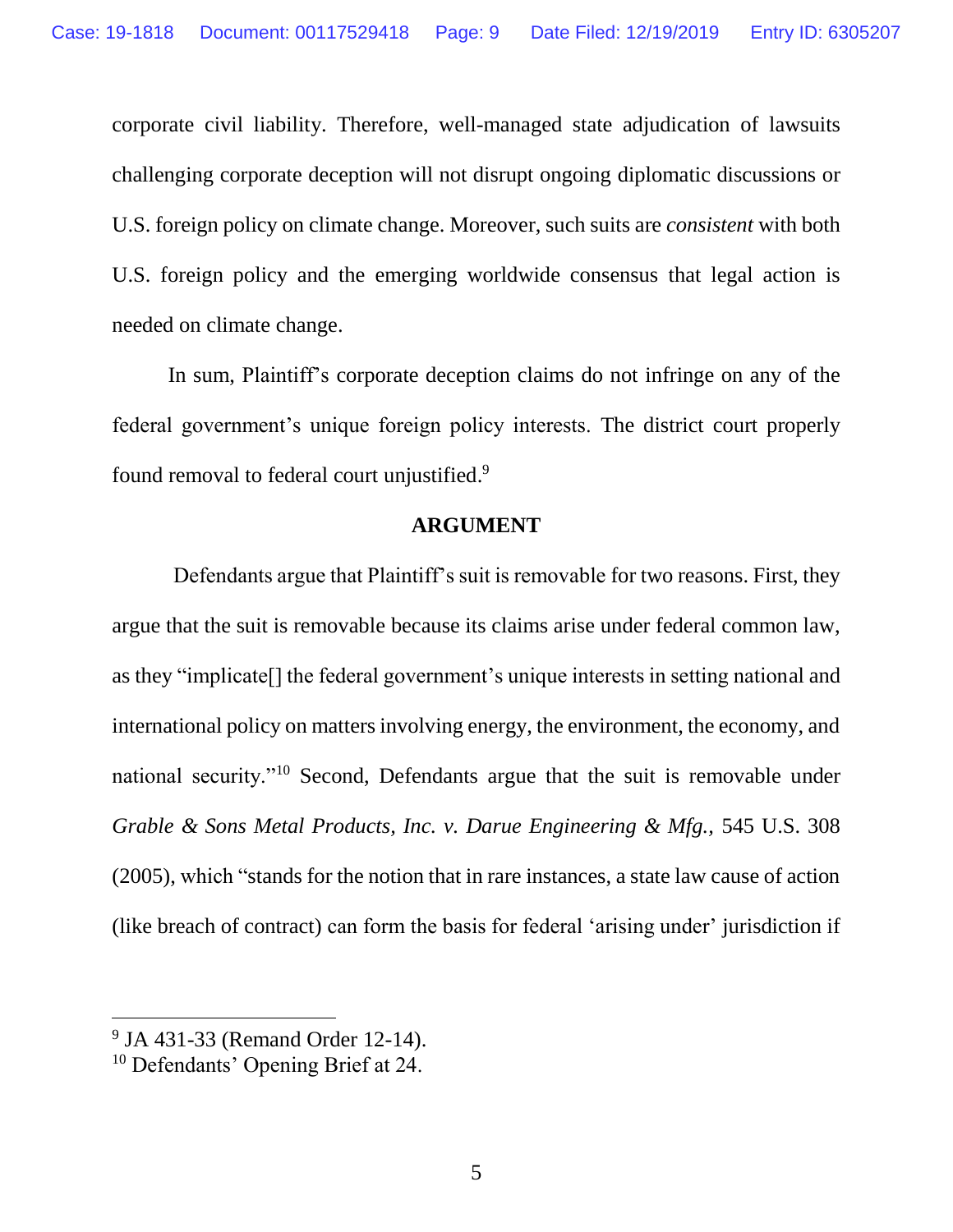the claim necessarily states a federal issue, which is actually disputed and substantial, and if a federal forum may entertain the claim 'without disturbing any congressionally approved balance of federal and state judicial responsibilities.'"<sup>11</sup> Defendants claim Plaintiff's suit falls under *Grable* because it "seeks to replace" international negotiations on how to address climate change, and therefore raises "uniquely federal issues . . . involving foreign affairs."<sup>12</sup>

Both of Defendants' arguments depend on a false assumption: that Plaintiff's suit necessarily raises questions about the federal government's international climate policy*.* Based on long experience, *amici* note that neither the process of proving Plaintiff's allegations of corporate liability for deceptive conduct nor of providing the judicial relief requested would disrupt U.S. climate diplomacy or foreign policy. Plaintiff's claims do not touch upon the subject of international climate change negotiations, so a court can adjudicate them without—as Defendants claim— having to "substitute its own judgment for that of policymakers and second-guess the reasonableness of selected foreign policies."<sup>13</sup> Plaintiff's suit therefore does not

<sup>11</sup> *Narragansett Indian Tribe v. R.I. DOT*, 903 F.3d 26, 31 (1st Cir. 2018) (quoting *Grable*, 545 U.S. at 312-14).

<sup>&</sup>lt;sup>12</sup> Defendants' Opening Brief at 31, 37.

<sup>13</sup> *Id.* at 37.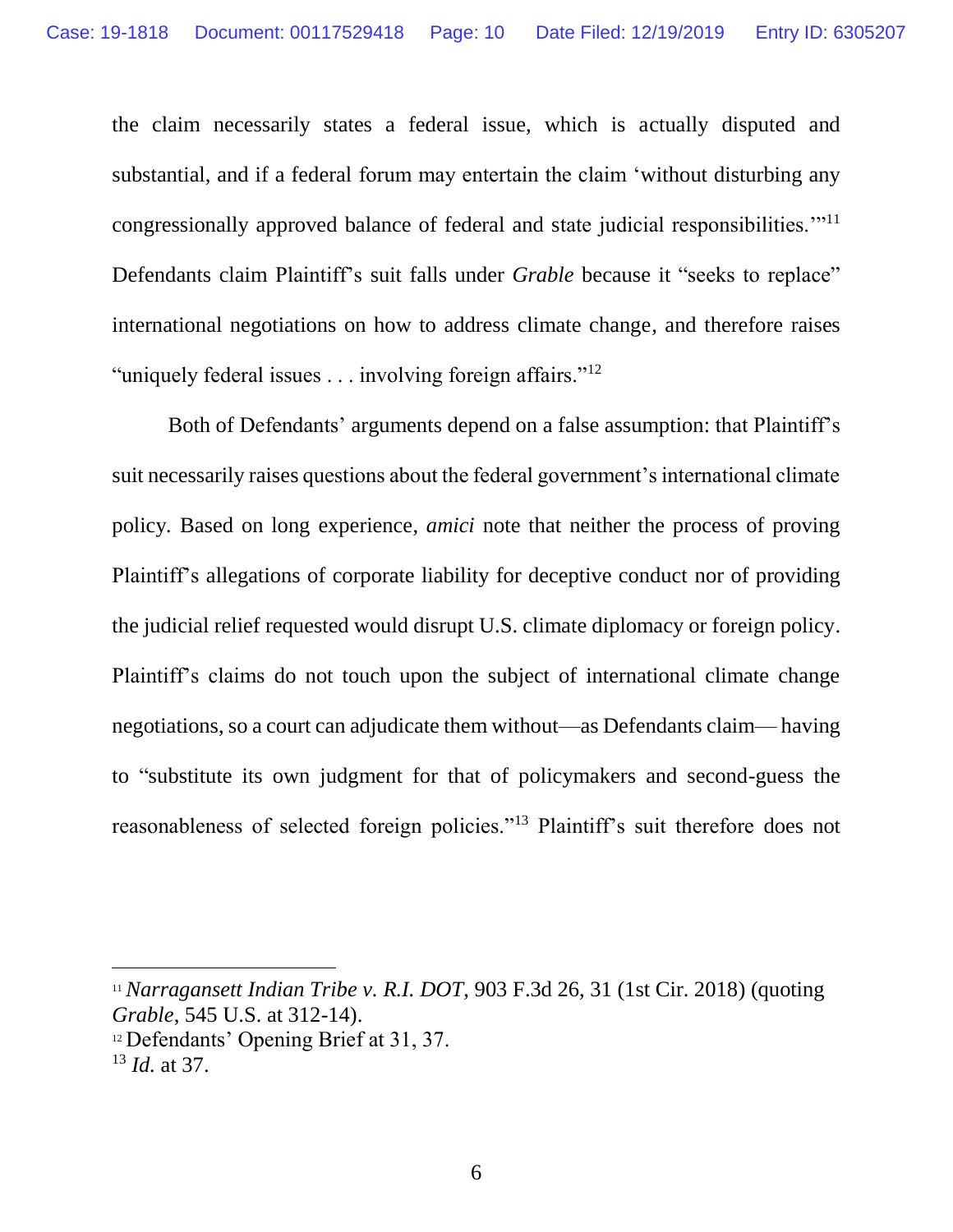threaten the uniformity of U.S. climate diplomacy in a way that implicates *Grable*, 14 nor does it implicate uniquely federal issues that could support removal under federal common law.<sup>15</sup> If anything, Plaintiff's suit *supports* both U.S. foreign policy and the global consensus regarding the need for legal action on climate change. Accordingly, there are no grounds for federal removal.

## **I. Corporate liability for deceptive conduct will not disrupt the United States' international climate negotiations, which involve neither corporations nor corporate civil liability.**

Payments from private companies to subnational governments for climaterelated injuries are not addressed by the two agreements at the heart of international climate diplomacy: the United Nations Framework Convention on Climate Change ("UNFCCC") and the Paris Agreement. In *amici*'s experience, these agreements—

<sup>14</sup> *See Narragansett*, 903 F.3d at 31 (holding that, in the absence of "apparent and substantial" disputed federal issues, questions of state law are "best left" for the courts of the state and do not give rise to federal removal jurisdiction under *Grable*). <sup>15</sup> *See O'Melveny & Myers v. FDIC*, 512 U.S. 79, 87 (1994) (observing that cases justifying "judicial creation of a special federal rule" are "few and restricted, limited to situations where there is a significant conflict between some federal policy or interest and the use of state law" (internal citations omitted)); *id.* ("What is fatal to respondent's position in the present case is that it has identified no significant conflict with an identifiable federal policy or interest.").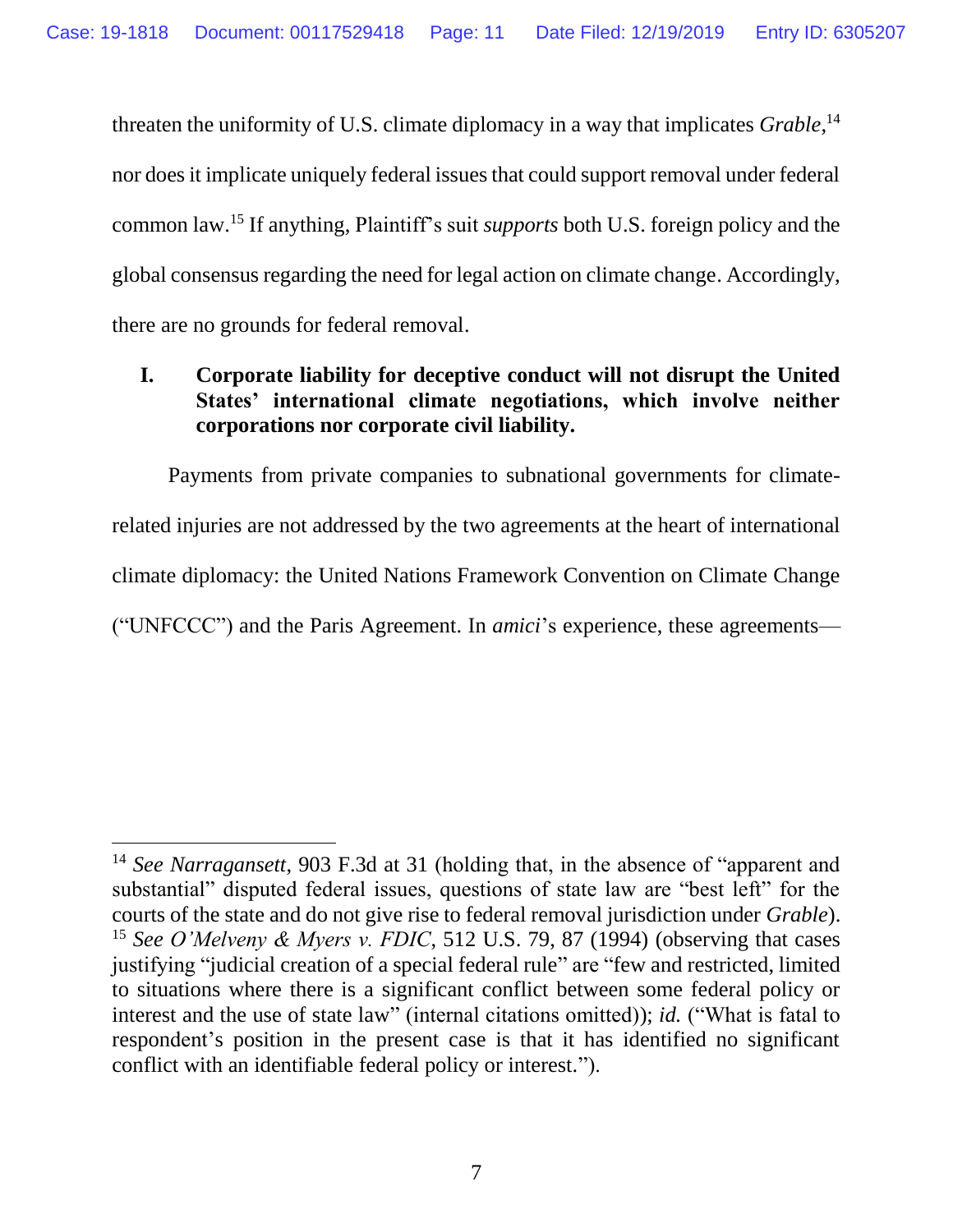which some *amici* helped to negotiate—were expressly designed to apply only to countries and regional economic integration organizations like the European Union.

Neither the UNFCCC nor the Paris Agreement subjects private companies to climate-related obligations. Although the Paris Agreement includes provisions relating to the payment and mobilization of certain financial contributions, these provisions are limited to intergovernmental assistance flowing either directly between countries or through intermediary financial institutions like the World Bank.<sup>16</sup> Furthermore, these provisions funnel assistance almost exclusively from developed countries to developing countries and thus have nothing to do with the claims in this lawsuit, which seek a transfer of funds from a private company to a subnational government located in the United States.

Nor is there any basis to conclude that a judgment here would affect ongoing intergovernmental climate negotiations, which do not address corporate liability. In *amici*'s experience, given the intergovernmental nature of multilateral discussions,

<sup>16</sup> *E.g.*, Paris Agreement to the United Nations Framework Convention on Climate Change, Dec. 13, 2015, art. 9, *in* Rep. of the Conference of the Parties on the Twenty-First Session, U.N. Doc. FCCC/CP/2015/10/Add.1, annex (2016) [hereinafter Paris Agreement] ("Developed country Parties shall provide financial resources to assist developing country Parties with respect to both mitigation and adaptation in continuation of their existing obligations under the Convention."); *see* Joint Statement, 18 Donor States Determined To Commit 100 Billions for Climate Finance, UNFCCC (Sept. 7, 2015), https://unfccc.int/news/18-industrial-statesrelease-climate-finance-statement (defining "public finance" to include "de-risking instruments" such as loan guarantees for the private sector).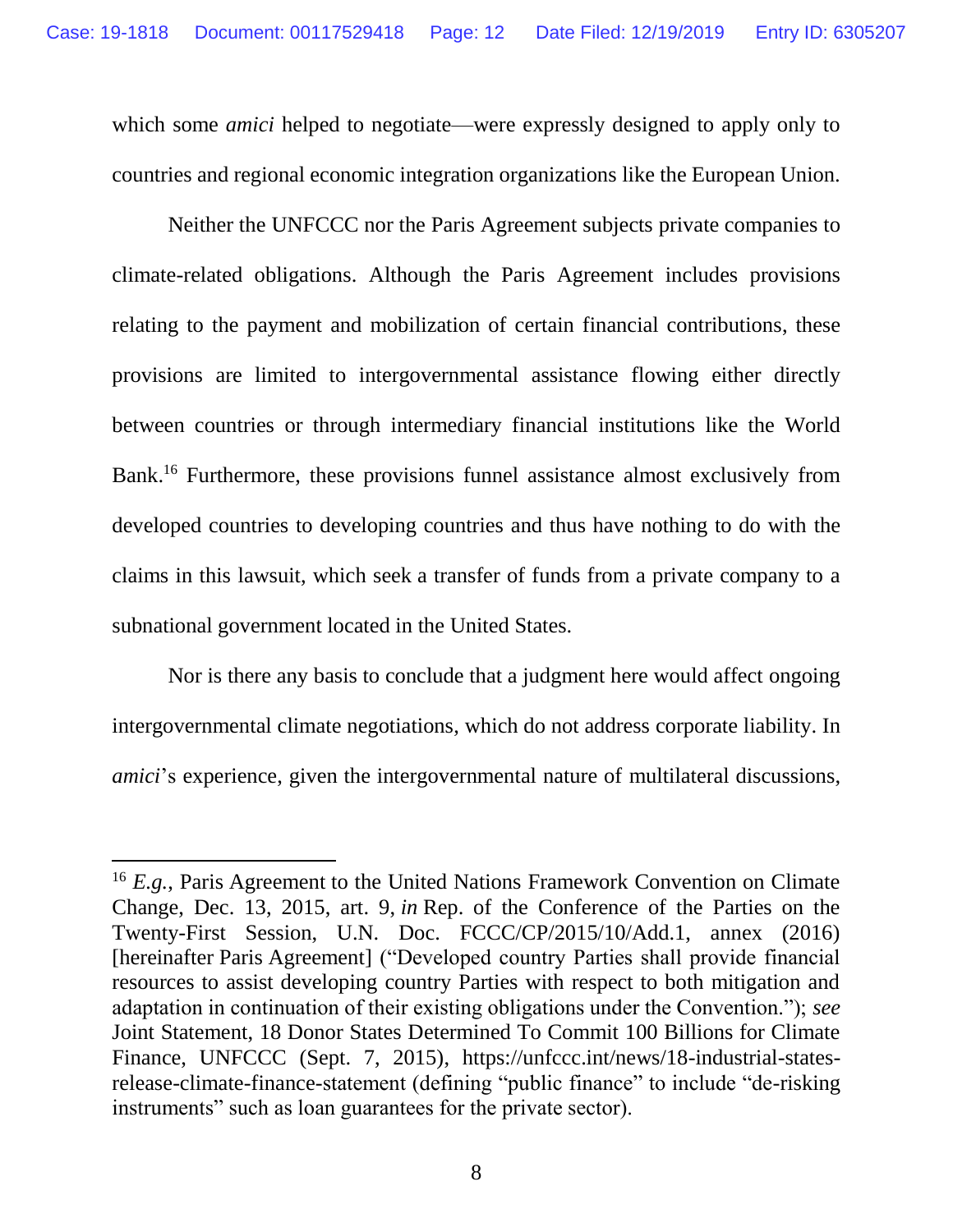countries involved in international climate negotiations over the last two decades have addressed neither questions of legal blame with regard to corporations nor the narrower issue of whether corporations should be shielded from liability for misleading practices.

Far from addressing corporate liability, the Paris Agreement does not even address intergovernmental liability. In fact, those *amici* who took part in negotiating the Paris Agreement specifically took care to ensure that the Agreement's Article 8, which addresses "loss and damage," was agnostic regarding the issue of legal blame; as such, Article 8 explicitly "does not involve or provide a basis for any liability or compensation." <sup>17</sup> Although the United States would have opposed any provisions establishing the liability of itself or its constitutive state governments to other countries based on historical emissions, Plaintiff's lawsuit raises an entirely different issue, because any payments ordered would flow to, not from, governments in the United States.

Of course, there are well-established international standards for dealing with fraudulent and deceptive commercial practices. For example, the Organisation for Economic Co-operation and Development's ("OECD") guidelines expect member

<sup>&</sup>lt;sup>17</sup> Rep. of the Conference of the Parties on the Twenty-First Session ¶ 52, U.N. Doc. FCCC/CP/2015/10/Add.1 (Jan. 29, 2016) [hereinafter Decision Adopting Paris Agreement].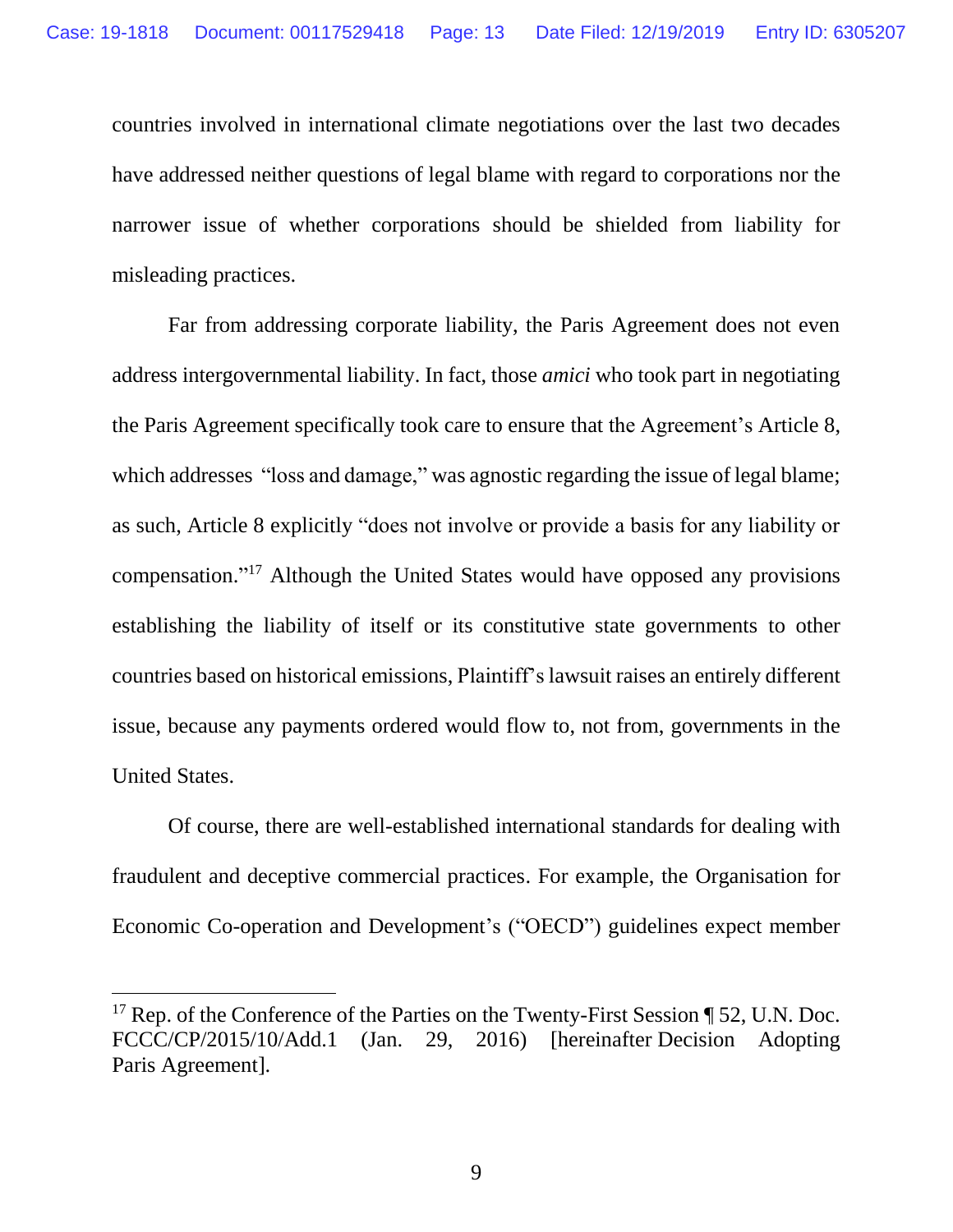countries (including the United States) to have domestic laws that effectively address fraud. <sup>18</sup> *Amici* know of no aspect of U.S. foreign policy that seeks to exonerate companies for knowingly misleading consumers about the dangers of their products. In fact, federal policy expressly prohibits companies from misleading the public.<sup>19</sup> The Trump Administration's recent renegotiation of the North American Free Trade Agreement only confirms the continuity of federal policy on this point.<sup>20</sup>

<sup>&</sup>lt;sup>18</sup> OECD Guidelines for Protecting Consumers from Fraudulent and Deceptive Commercial Practices Across Borders 11 (2003) (calling for "[e]ffective mechanisms to stop businesses and individuals engaged in fraudulent and deceptive commercial practices" and "mechanisms that provide redress"). Neither past nor ongoing international climate negotiations have ever suggested that countries should depart from these standards in the climate change context.

<sup>19</sup> *E.g.*, Federal Trade Commission Act § 5(a), 15 U.S.C. § 45(a) (2018) ("Unfair methods of competition in or affecting commerce, and unfair or deceptive acts or practices in or affecting commerce, are hereby declared unlawful."); Securities and Exchange Act of 1934 § 10(b), 15 U.S.C. § 78j(b) (2018) ("It shall be unlawful for any person . . . [t]o use or employ, in connection with the purchase or sale of any security registered on a national securities exchange or any security not so registered, or any securities-based swap agreement any manipulative or deceptive device or contrivance in contravention of such rules and regulations as the Commission may prescribe  $\dots$ ."); 15 U.S.C. § 717c-1 (2018) ("It shall be unlawful for any entity  $\dots$ to use or employ, in connection with the purchase or sale of natural gas . . . any manipulative or deceptive device or contrivance . . . in contravention of such rules and regulations as the Commission may prescribe . . . ."); 18 C.F.R.  $\S$  1c.1(a) (2018) ("It shall be unlawful for any entity  $\dots$  in connection with the  $\dots$  sale of natural gas . . . [t]o make any untrue statement . . . or to omit to state a material fact necessary in order to . . . not [be] misleading.").

<sup>&</sup>lt;sup>20</sup> United States-Mexico-Canada Agreement art. 21.4 (Sept. 30, 2018) (pending ratification) ("Each Party shall adopt or maintain national consumer protection laws or other laws or regulations that proscribe fraudulent and deceptive commercial activities, recognizing that the enforcement of those laws and regulations is in the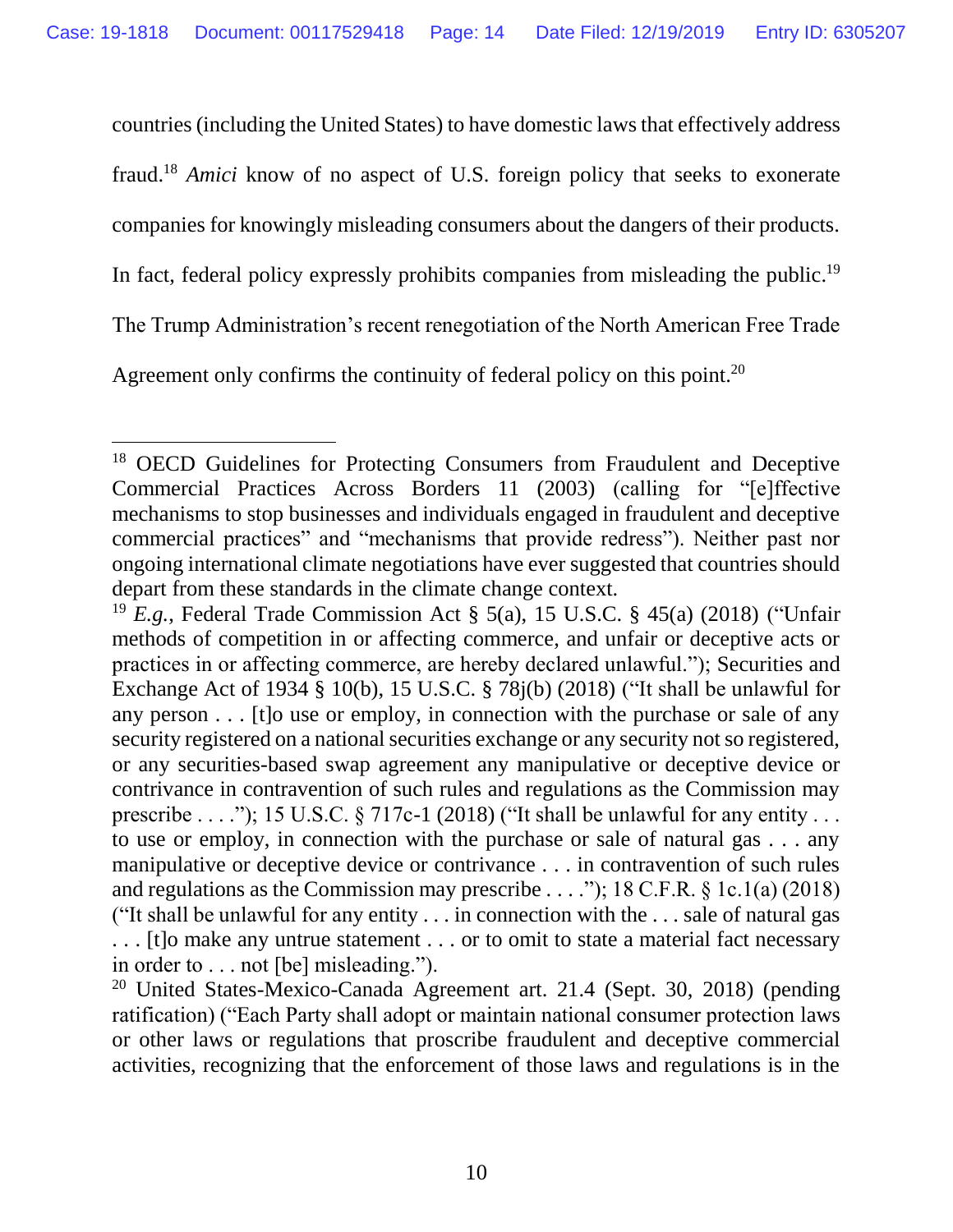Finally, there is nothing about state tort lawsuits that indicates that they will necessarily interfere with federal negotiations on even closely related subject matters. During the Obama Administration, for example, the United States participated in the negotiation and signature of the Arms Trade Treaty, an international treaty regulating the international trade in conventional arms and seeking to eradicate illicit trade and diversion of conventional arms by establishing international standards governing arms transfers. Yet there was never any basis for suggesting that ongoing treaty negotiations or the final treaty occupied the field, such that state courts needed to dismiss lawsuits against gun manufacturers.<sup>21</sup> In 2006, Congress showed how, when it deems necessary, it can enact legislation to limit state tort actions by passing legislation that immunized firearms manufacturers from most—but not all—state tort claims.<sup>22</sup> If well-managed by state courts, state tort lawsuits would neither require a factfinder to evaluate the reasonableness of U.S. foreign policy nor impair the uniformity of that policy. But where Congress has *not*

public interest.").

<sup>21</sup> *See, e.g., Soto v. Bushmaster Firearms Int'l*, 331 Conn. 53, 202 A.3d 262 (2019), *cert. denied sub nom. Remington Arms Co., LLC v. Soto*, No. 19-168, 2019 WL 5875142 (U.S. Nov. 12, 2019) (allowing lawsuit for wrongful marketing and advertising of AR-15 assault rifle to proceed).

<sup>22</sup> *See* Protection of Lawful Commerce in Arms Act, 15 U.S.C. §§ 7901-03 (2018) (prohibiting "qualified civil liability action[s]," defined as lawsuits against gun manufacturers or sellers for the criminal misuse of their products, but establishing an exception for negligent entrustment tort claims).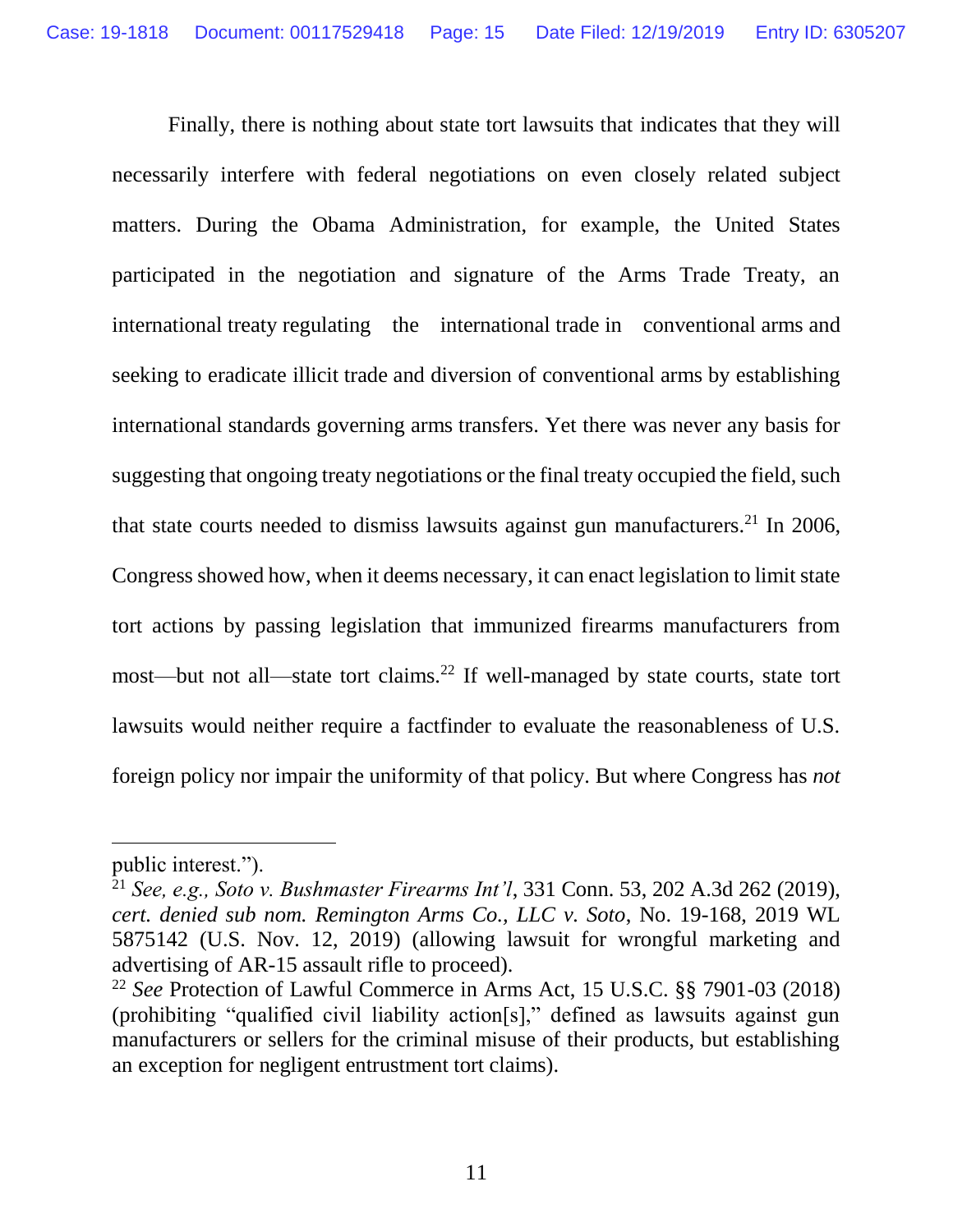expressly chosen to limit the availability of state tort causes of action, the ordinary availability of state tort claims should not be interpreted to implicate uniquely federal interests.

In any event, international negotiations on climate change are substantially grounded in the work of the IPCC. <sup>23</sup> If anything has disrupted America's international climate negotiations, it has not been state tort lawsuits, but rather what Plaintiff charges are Defendants' deceptive attacks on scientific consensus. Thus, far from interfering with diplomacy, prudent adjudication of claims of corporate liability for deception might even enhance U.S. diplomatic efforts by reinforcing U.S. credibility with respect to the climate problem.

#### **CONCLUSION**

For the foregoing reasons, Plaintiff's state law claims create no basis for federal removal under past precedents or federal common law. Accordingly, *amici*  urge this Court to affirm the district court's order to remand.

<sup>23</sup> *See*, *e.g.*, Decision Adopting Paris Agreement ¶ 21 (inviting the IPCC to publish a special report on the impacts of planetary warming by 1.5 degrees' Celsius); Paris Agreement art. 13 (requiring Parties to inventory greenhouse gas emissions and removals using methodologies accepted by the IPCC, the very international body that Defendants allegedly sought to discredit); JA 105 (Compl. ¶ 168).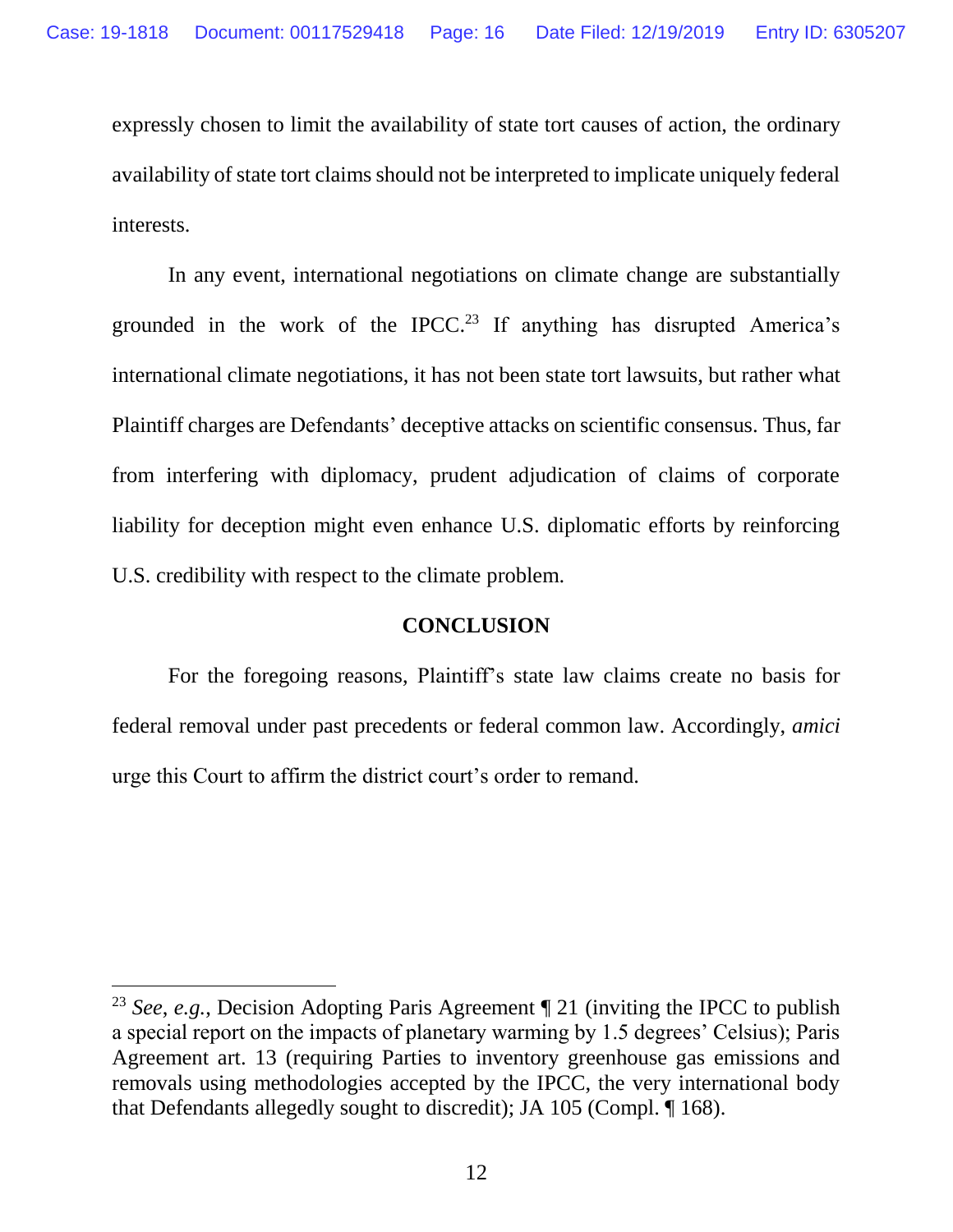Dated: December 19, 2019 Respectfully submitted,

/s/ *Patrick Parenteau* /s/ *Harold Hongju Koh* Patrick Parenteau Harold Hongju Koh P.O. Box 96 Conor Dwyer Reynolds South Royalton, VT 05068 Yale Law School 802-831-1305 P.O. Box 208215 pparenteau@vermontlaw.edu New Haven, CT 06520

Vermont Law School Peter Gruber Rule of Law Clinic 203-432-4932 harold.koh@ylsclinics.org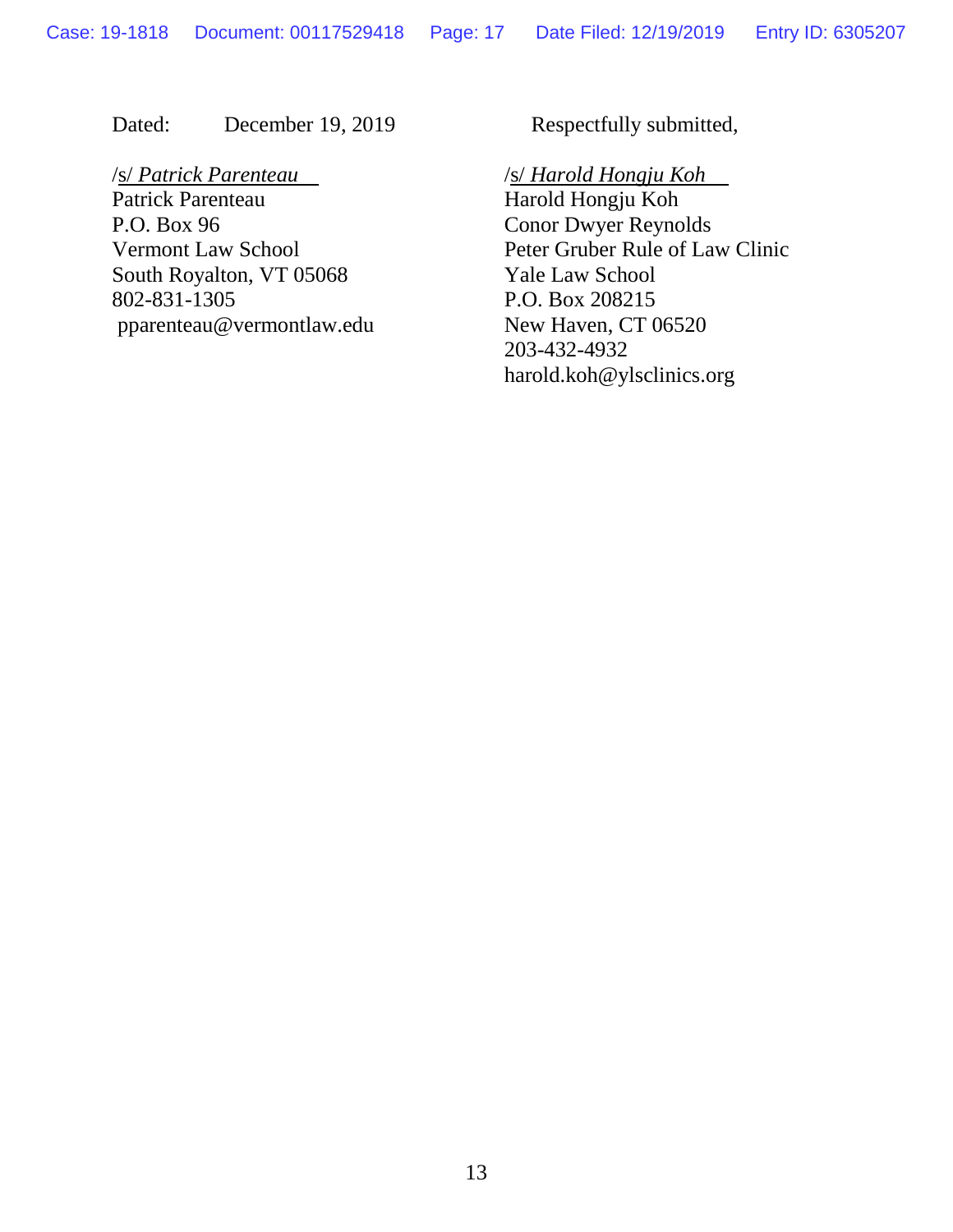## **APPENDIX**

## **LIST OF** *AMICI CURIAE*\*

**Susan Biniaz** served in the Legal Adviser's office at the State Department from 1984 to 2017, was Deputy Legal Adviser, and was the principal U.S. government lawyer on the climate change negotiations from 1989 through early 2017.

**Antony Blinken** served as Deputy Secretary of State from 2015 to 2017. He previously served as Deputy National Security Advisor to the President from 2013 to 2015.

**Carol M. Browner** served as Director of the White House Office of Energy and Climate Change Policy from 2009 to 2011 and previously served as Administrator of the Environmental Protection Agency from 1993 to 2001.

**William J. Burns** served as Deputy Secretary of State from 2011 to 2014. He previously served as Under Secretary of State for Political Affairs from 2008 to 2011, as U.S. Ambassador to Russia from 2005 to 2008, as Assistant Secretary of State for Near Eastern Affairs from 2001 to 2005, and as U.S. Ambassador to Jordan from 1998 to 2001.

**Avril D. Haines** served as Deputy National Security Advisor to the President from 2015 to 2017. From 2013 to 2015, she served as Deputy Director of the Central Intelligence Agency.

**John F. Kerry** served as Secretary of State from 2013 to 2017.

**Gina McCarthy** served as Administrator of the Environmental Protection Agency from 2013 to 2017.

**Jonathan Pershing** served as United States Special Envoy for Climate Change from 2016 to early 2017.

**John Podesta** served as Counselor to the President with respect to matters of climate change from 2014 to 2015 and White House Chief of Staff from 1998 to 2001.

<sup>\*</sup> Institutional Affiliations provided for identification purposes only.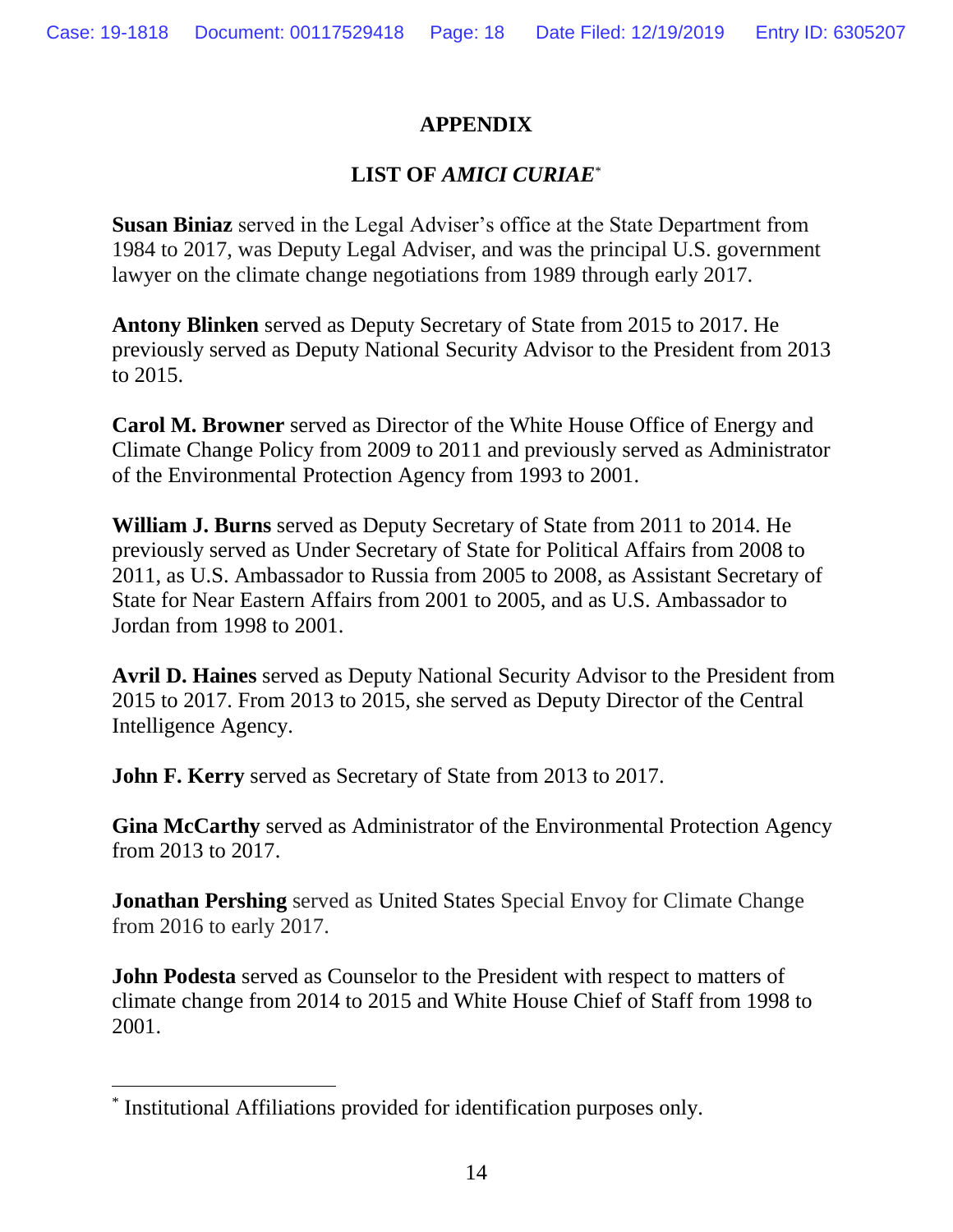**Susan E. Rice** served as U.S. Permanent Representative to the United Nations from 2009 to 2013 and as National Security Advisor to the President from 2013 to 2017.

**Wendy R. Sherman** served as Under Secretary of State for Political Affairs from 2011 to 2015.

**Todd D. Stern** served as United States Special Envoy for Climate Change from 2009 to 2016.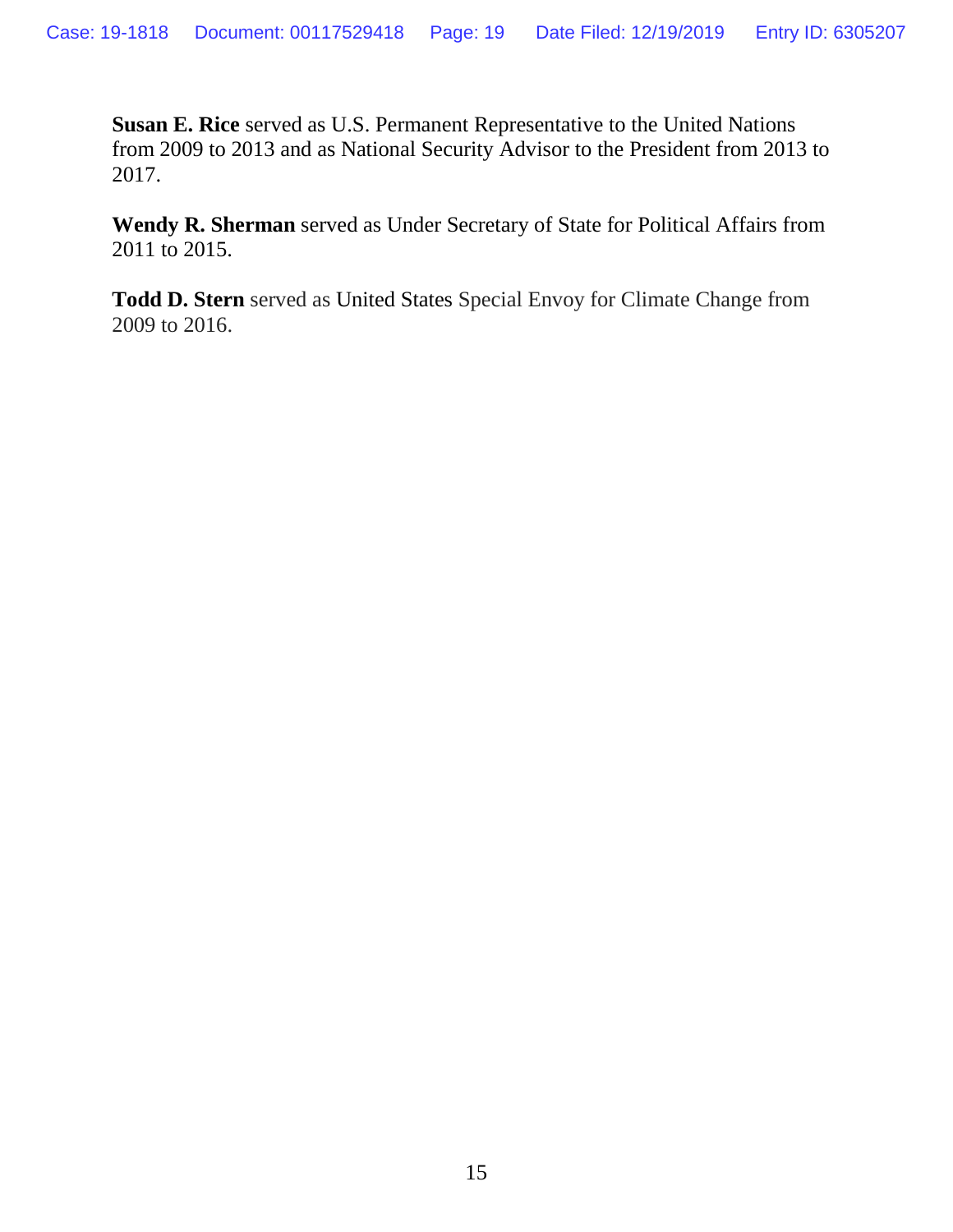## **CERTIFICATE OF COMPLIANCE**

This amicus brief complies with the type-volume limitation of Fed. R. App. P. 29(a)(5) because this brief contains 2,911 words, excluding the items excluded by the Fed. R. App. P. 32(f). This brief complies with the typeface and type style requirements of Fed. R. App. P. 32(a)(5) and 32(a)(6) because this brief has been prepared in proportionally spaced typeface using Microsoft Word in 14-point Times New Roman font.

Respectfully submitted,

/s/ *Patrick Parenteau*